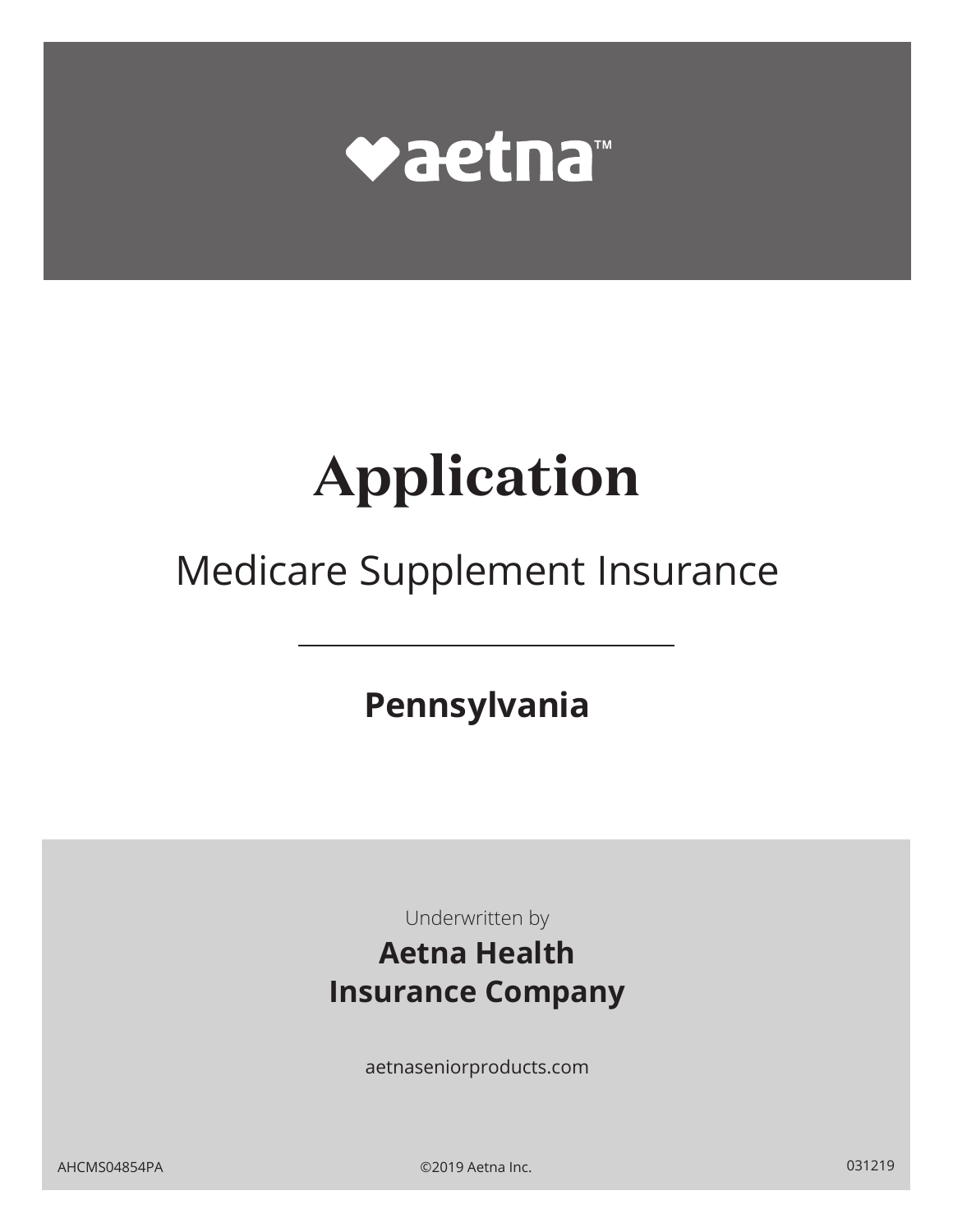## **Application for Medicare Supplement Insurance**

Page **1** of 13

- If only one applicant, just complete **applicant A**  information.
- Mail application and check in the provided business reply envelope.
- Complete all required sections of the application. Any incomplete or missing information could result in delay or closure of your application.

|                                                                           | <b>Section 1a. Applicant A information</b> |                                |
|---------------------------------------------------------------------------|--------------------------------------------|--------------------------------|
| <b>Applicant A name</b> (as appears on Medicare card*)                    |                                            | <b>Phone</b>                   |
| <b>Residential address</b>                                                |                                            | Apt/suite number               |
| City                                                                      | <b>State</b>                               | Zip                            |
| <b>Mailing address</b> (if different than residential address)            |                                            | <b>Apt/suite number</b>        |
| City                                                                      | <b>State</b>                               | Zip                            |
| E-mail                                                                    |                                            | <b>Social Security Number</b>  |
| <b>Birth date</b> (mm/dd/yyyy)                                            | Age                                        | $\Box$ Male<br>$\sqcap$ Female |
| Are you a legal resident of the United States? $\square$ Yes $\square$ No |                                            |                                |
| Medicare card number*                                                     | <b>Effective date: Medicare Part A</b>     | <b>Medicare Part B</b>         |

\*Please provide complete Medicare number and a copy of card if possible. If applicant has not received a Medicare card yet, leave blank.

|  |  | Section 1b. Applicant B information |
|--|--|-------------------------------------|
|  |  |                                     |

| <b>Applicant B name</b> (as appears on Medicare card*)         |                                        | <b>Phone</b>                  |  |  |
|----------------------------------------------------------------|----------------------------------------|-------------------------------|--|--|
| <b>Residential address</b>                                     |                                        | Apt/suite number              |  |  |
| City                                                           | <b>State</b>                           | Zip                           |  |  |
| <b>Mailing address</b> (if different than residential address) |                                        | Apt/suite number              |  |  |
| City                                                           | <b>State</b>                           | Zip                           |  |  |
| E-mail                                                         |                                        | <b>Social Security Number</b> |  |  |
| <b>Birth date</b> (mm/dd/yyyy)                                 | Age                                    | $\Box$ Male<br>$\Box$ Female  |  |  |
| Are you a legal resident of the United States?                 | $\Box$ Yes $\Box$ No                   |                               |  |  |
| Medicare card number $*$                                       | <b>Effective date: Medicare Part A</b> | <b>Medicare Part B</b>        |  |  |

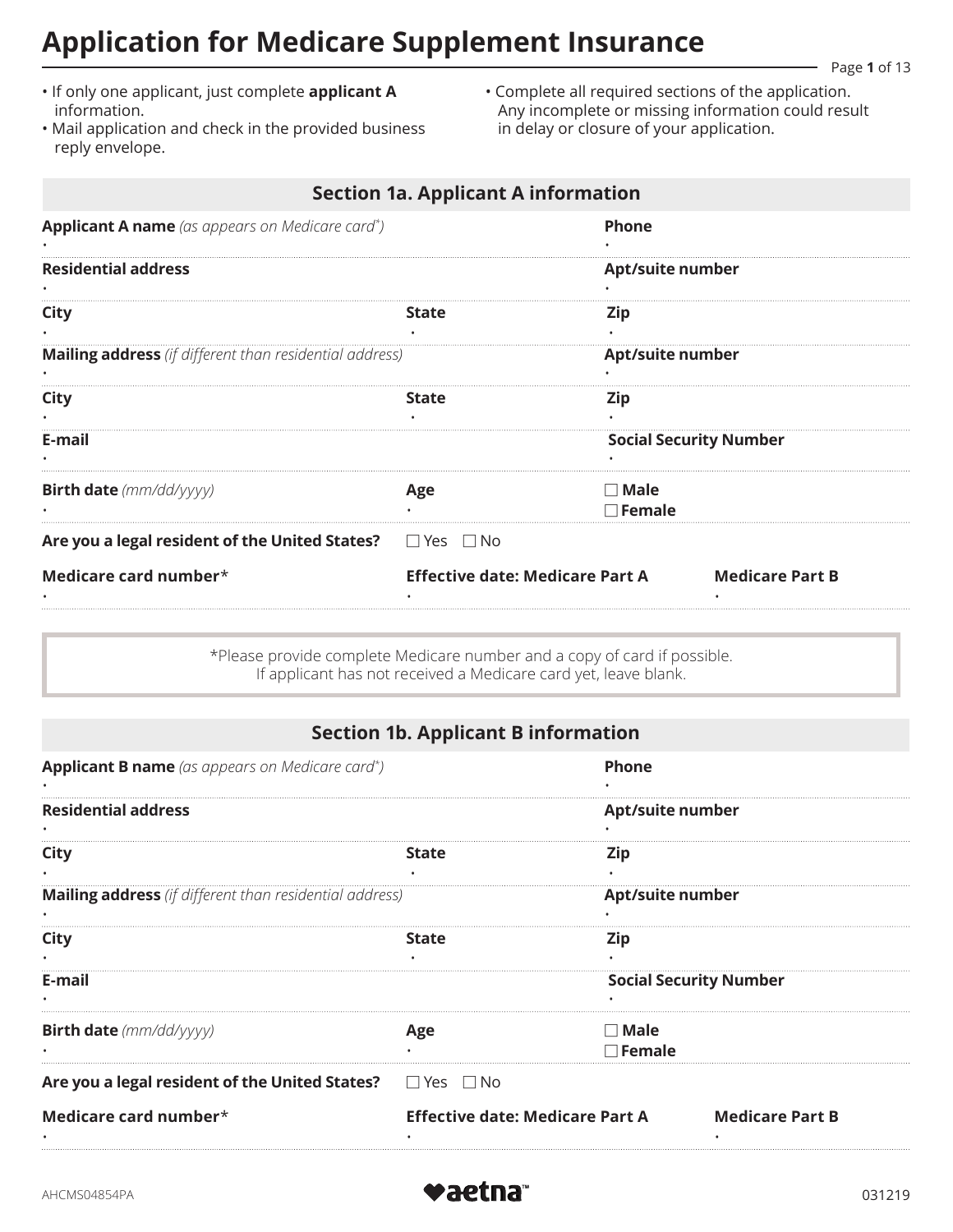## **Section 2a. Household premium discount information**

## **Household premium discount eligibility information**

You may qualify for a household discount with an Aetna Health Insurance Company Medicare Supplement plan. You have two options for eligibility. Option 1) You simply need to apply at the same time as another Medicare eligible adult. Option 2) The other Medicare eligible adult must currently have a Medicare Supplement policy with an Aetna company.\*

The Medicare eligible adult must be:

(a) your spouse or your civil union partner; and (b) someone with whom you have continuously resided for the past 12 months

If you are eligible, based on the above requirements, then the discount will be applicable when a policy for each applicant is issued. The discounted rates will be 7 percent lower than the individual rates and will apply as long as both policies remain in force.

#### **Applicant(s) meet(s) these eligibility requirements**  $\Box$  Yes  $\Box$  No

Upon verification of eligibility and approval of your application, you will qualify for the discount.

\*If your spouse/partner currently has a Medicare Supplement policy with an Aetna company, please provide the following information:

#### Name

• •

**Policy number** 

## **Payment modes**

You have a choice among several payment options or modes for paying your premium: annual, semi-annual, quarterly and monthly electronic funds transfer (EFT). Each payment mode, other than annual and monthly electronic funds transfer, results in higher total yearly premium costs. Reasons for higher costs include added collection and administrative costs, time value of money considerations and lapse rates. The annual and monthly electronic funds transfer modes have the same and lowest total yearly premium costs. As a result, there is a time value of money advantage to you for paying monthly versus annually. However, there may be other advantages to you for choosing an annual payment based on your preferences. Your agent can explain the differences in modes and help you decide which is best for you. You may change your payment mode, among the modes available, during the life of your policy.

| Mail policy(ies) to: | $\Box$ Applicant(s) | $\Box$ Agent |
|----------------------|---------------------|--------------|
|----------------------|---------------------|--------------|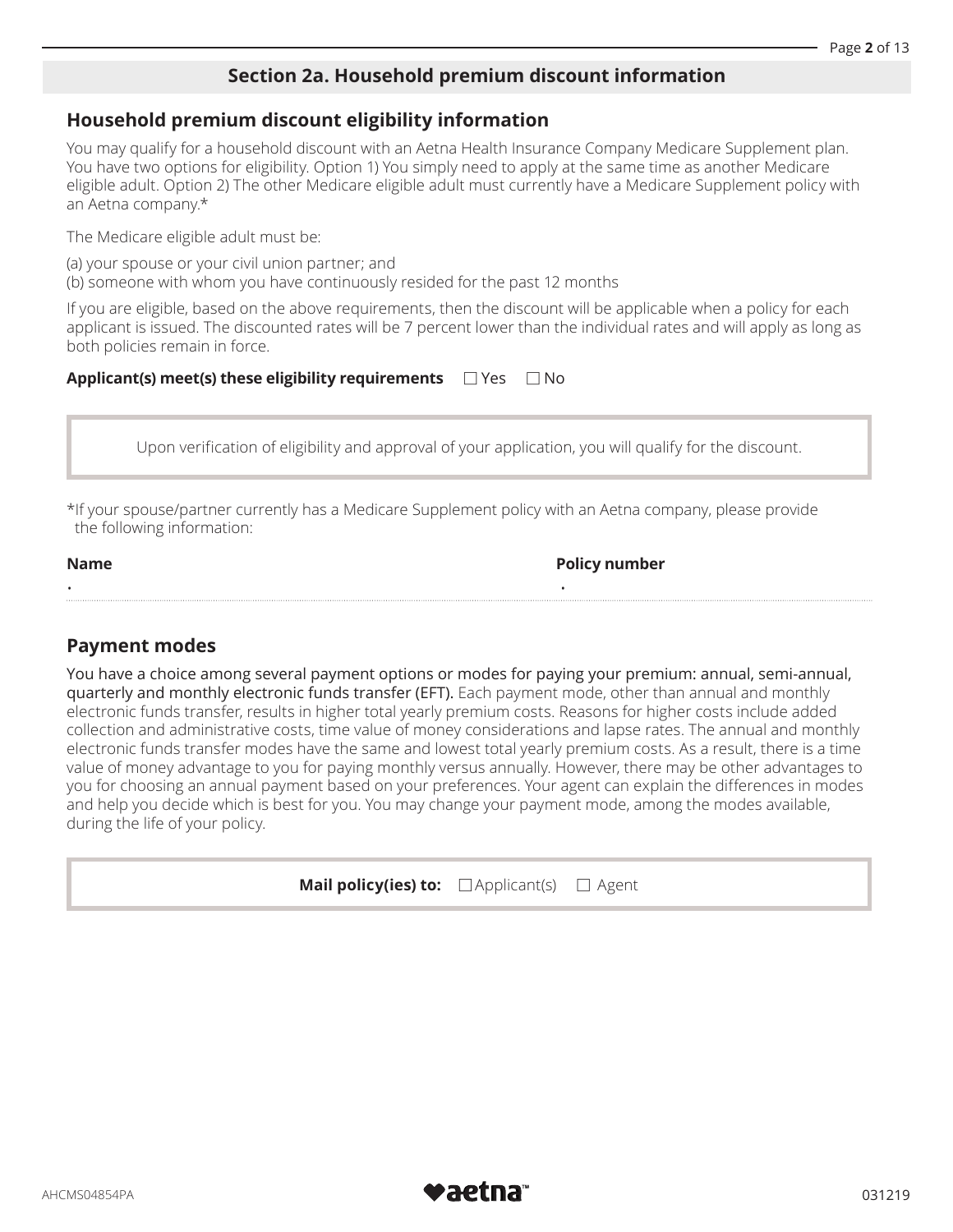## **Section 2b. Plan and premium information - applicant A**

| <b>Applicant A Plan selected</b>                           |                                                                                                                                             | Requested Medicare Supplement effective date (mm/dd/yyyy)                                       |             |                                                                                                |  |
|------------------------------------------------------------|---------------------------------------------------------------------------------------------------------------------------------------------|-------------------------------------------------------------------------------------------------|-------------|------------------------------------------------------------------------------------------------|--|
| <b>Modal premium with discount</b><br><b>Modal premium</b> |                                                                                                                                             |                                                                                                 | Policy fee* | Total initial premium collected/draft                                                          |  |
| Initial premium                                            | $\Box$ Draft initial premium upon policy approval                                                                                           |                                                                                                 |             | $\Box$ Draft initial premium on policy effective date                                          |  |
| Subsequent draft date**                                    |                                                                                                                                             | <b>Payment mode</b><br>$\Box$ Annually $\Box$ Quarterly $\Box$ Semi-annually $\Box$ Monthly EFT |             |                                                                                                |  |
| <b>Payment method</b>                                      | $\Box$ Check $\Box$ EFT $\Box$ List bill Billing file identifier:                                                                           |                                                                                                 |             |                                                                                                |  |
|                                                            |                                                                                                                                             |                                                                                                 |             | If applying for household discount, provide the discounted and non-discounted premium amounts. |  |
|                                                            | *This one-time fee will be refunded, along with your premium, if the<br>policy is not issued or you return it during your 30-day free look. |                                                                                                 |             |                                                                                                |  |

\*\* Draft date cannot be on the 29th, 30th or 31st of the month. Requesting to have a draft date more than 15 days greater than the policy's paid to date will draft a month in advance.

## **Section 2b. Plan and premium information - applicant B**

| <b>Applicant B Plan selected</b>  |                                                                                                         | Requested Medicare Supplement effective date (mm/dd/yyyy) |                                         |                                                                          |                        |                      |
|-----------------------------------|---------------------------------------------------------------------------------------------------------|-----------------------------------------------------------|-----------------------------------------|--------------------------------------------------------------------------|------------------------|----------------------|
| <b>Modal premium</b><br>\$        | <b>Modal premium with discount</b>                                                                      |                                                           | Policy fee*                             | <b>Total initial premium collected/draft</b>                             |                        |                      |
| Initial premium                   | $\Box$ Draft initial premium upon policy approval $\Box$ Draft initial premium on policy effective date |                                                           |                                         |                                                                          |                        |                      |
| Subsequent draft date**           |                                                                                                         | <b>Payment mode</b>                                       |                                         | $\Box$ Annually $\Box$ Quarterly $\Box$ Semi-annually $\Box$ Monthly EFT |                        |                      |
| <b>Payment method</b>             | $\Box$ Check $\Box$ EFT $\Box$ List bill Billing file identifier:                                       |                                                           |                                         |                                                                          |                        |                      |
|                                   |                                                                                                         |                                                           | <b>Section 3. Eligibility questions</b> |                                                                          |                        |                      |
| To the best of your knowledge:    |                                                                                                         |                                                           |                                         |                                                                          | <b>Applicant:</b><br>A | в                    |
|                                   | 1. Did you turn age 65 in the last 6 months?                                                            |                                                           |                                         |                                                                          | $\Box$ Yes $\Box$ No   | $\Box$ Yes $\Box$ No |
|                                   | i. Did you enroll in Medicare Part B in the last 6 months?                                              |                                                           |                                         |                                                                          | $\Box$ Yes $\Box$ No   | $\Box$ Yes $\Box$ No |
|                                   | ii. If yes, what is the effective date? $(mm/dd/yyyy)$                                                  |                                                           |                                         |                                                                          |                        |                      |
| <b>Applicant A effective date</b> |                                                                                                         |                                                           | <b>Applicant B</b> effective date       |                                                                          |                        |                      |
| A                                 | в                                                                                                       |                                                           |                                         |                                                                          |                        |                      |

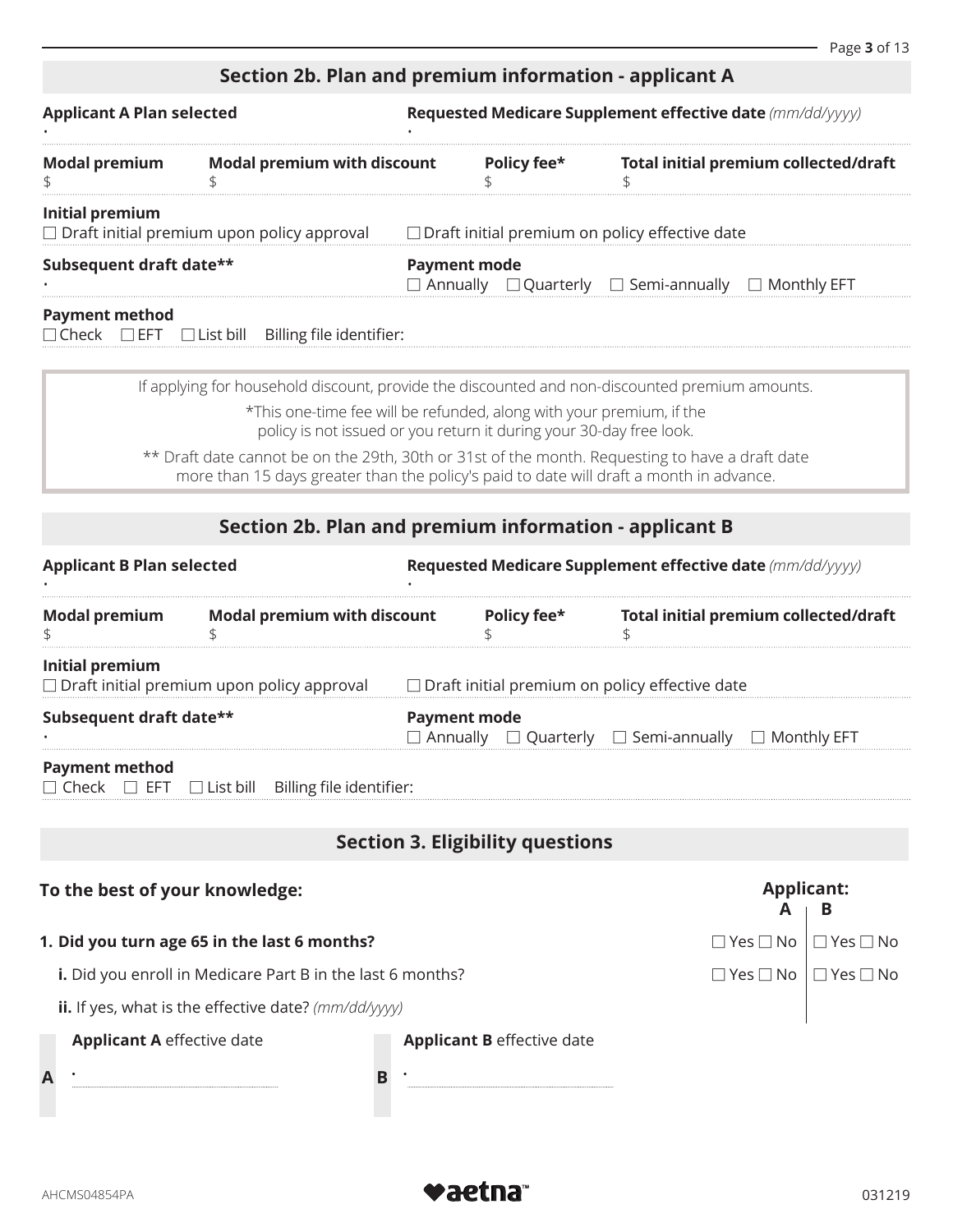## **Section 3. Eligibility questions** *continued*  NOTE: If you are participating in a "Spend-Down Program" and have not met your "share of cost," please **answer no** to question 2. **Applicant: A B 2. Are you covered for medical assistance through the state Medicaid program?** □ Yes □ No | □ Yes □ No **i.** If yes, will Medicaid pay your premiums for this Medicare Supplement policy?  $\Box$  Yes  $\Box$  No  $\Box$  Yes  $\Box$  No  $\Box$ **ii.** Do you receive any benefits from Medicaid other than payments toward your Medicare Part B premium? □ Yes □ No □ Yes □ No **3. If you had coverage from any Medicare plan other than original Medicare within the past 63 days (for example, a Medicare Advantage plan, or a Medicare HMO or PPO), fill in your start and end dates below. If you are still covered under this plan, leave "End date" blank. A Applicant A** start date End date **<sup>B</sup> Applicant B** start date • • End date • • **i.** If you are still covered under the Medicare plan, do you intend to replace your current coverage with this new Medicare Supplement policy?  $\Box$  Yes  $\Box$  No  $\Box$  Yes  $\Box$  No  $\Box$  Yes  $\Box$  No **ii.** Was this your first time in this type of Medicare plan?  $\Box$  Yes  $\Box$  No  $\Box$  Yes  $\Box$  No  $\Box$  Yes  $\Box$  No **iii.** Did you drop a Medicare Supplement policy to enroll in the Medicare plan?  $\square$  Yes  $\square$  No  $\Box$  Yes  $\Box$  No  $\Box$  Yes  $\Box$  No **4. Do you have another Medicare Supplement policy in force?** □ Yes □ No □ Yes □ No **A i.** If so for **applicant A**, with what company, and what plan do you have? Company Plan **B** • • If so for **applicant B**, with what company, and what plan do you have? Company Plan • • **ii.** If so, do you intend to replace your current Medicare Supplement policy with this policy?  $\Box$  Yes  $\Box$  No  $\Box$  Yes  $\Box$  No **iii.** Are you replacing an Aetna company Medicare Supplement policy? No | □ Yes □ No If yes, list policy number: **A Applicant A B Applicant B** • •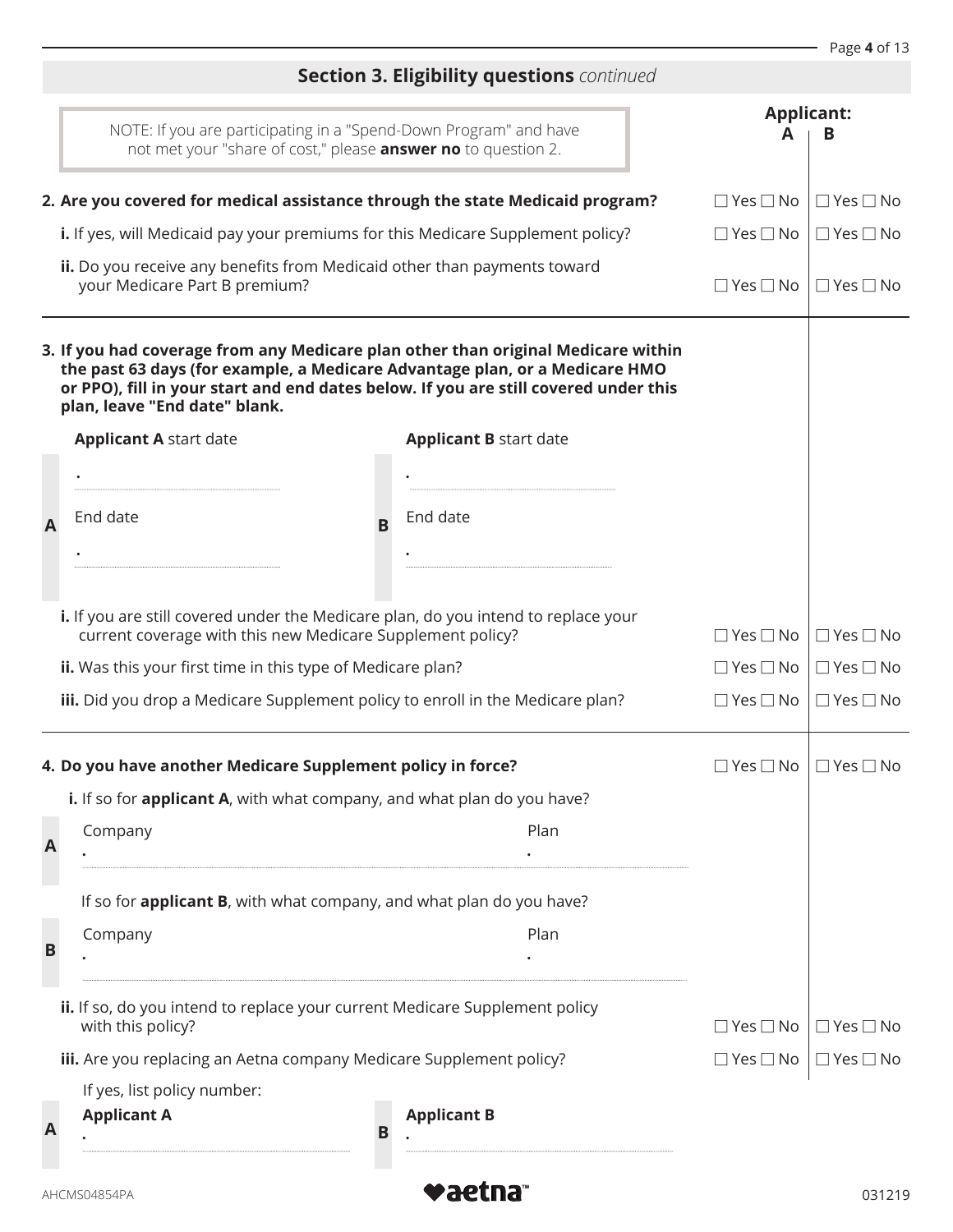## **Section 3. Eligibility questions** *continued*

If you lost, or are losing, other health insurance coverage and received a notice from your prior insurer saying you were eligible for guaranteed issue of a Medicare Supplement insurance policy, or that you had certain rights to buy such a policy, you may be guaranteed acceptance in one or more of our Medicare Supplement plans. Please include a copy of the notice from your prior insurer with your application.

|   | 5. Have you had coverage under any other health insurance within the<br>past 63 days? (For example, an employer, union, or individual plan)             |                                                                                                                                                                                                                                |                                                     | <b>Applicant:</b><br>А<br>в<br>$\Box$ Yes $\Box$ No<br>$\Box$ Yes $\Box$ No |
|---|---------------------------------------------------------------------------------------------------------------------------------------------------------|--------------------------------------------------------------------------------------------------------------------------------------------------------------------------------------------------------------------------------|-----------------------------------------------------|-----------------------------------------------------------------------------|
|   | i. If so for applicant A, with what company, and what plan do you have?                                                                                 |                                                                                                                                                                                                                                |                                                     |                                                                             |
|   | Company                                                                                                                                                 |                                                                                                                                                                                                                                | Plan                                                |                                                                             |
| A | ii. What are your start and end dates of coverage under the other policy?<br>(If you are still covered under the other policy, leave "End date" blank.) |                                                                                                                                                                                                                                |                                                     |                                                                             |
|   | <b>Applicant A start date</b>                                                                                                                           | End date                                                                                                                                                                                                                       |                                                     |                                                                             |
|   |                                                                                                                                                         |                                                                                                                                                                                                                                |                                                     |                                                                             |
|   | i. If so for applicant B, with what company, and what plan do you have?                                                                                 |                                                                                                                                                                                                                                |                                                     |                                                                             |
|   | Company                                                                                                                                                 |                                                                                                                                                                                                                                | Plan                                                |                                                                             |
| B |                                                                                                                                                         |                                                                                                                                                                                                                                |                                                     |                                                                             |
|   | ii. What are your start and end dates of coverage under the other policy?<br>(If you are still covered under the other policy, leave "End date" blank.) |                                                                                                                                                                                                                                |                                                     |                                                                             |
|   | <b>Applicant B start date</b>                                                                                                                           | End date                                                                                                                                                                                                                       |                                                     |                                                                             |
|   |                                                                                                                                                         |                                                                                                                                                                                                                                |                                                     |                                                                             |
|   |                                                                                                                                                         |                                                                                                                                                                                                                                |                                                     |                                                                             |
|   |                                                                                                                                                         | and the same of the second second second second second second second second second second second second second second second second second second second second second second second second second second second second second |                                                     |                                                                             |
|   |                                                                                                                                                         |                                                                                                                                                                                                                                |                                                     |                                                                             |
|   | Check if application is for:                                                                                                                            |                                                                                                                                                                                                                                |                                                     |                                                                             |
|   | <b>Applicant A</b>                                                                                                                                      |                                                                                                                                                                                                                                | $\Box$ Open Enrollment $\Box$ Guaranteed Issue      | $\Box$ Underwritten                                                         |
|   | <b>Applicant B</b>                                                                                                                                      |                                                                                                                                                                                                                                | □ Open Enrollment □ Guaranteed Issue □ Underwritten |                                                                             |

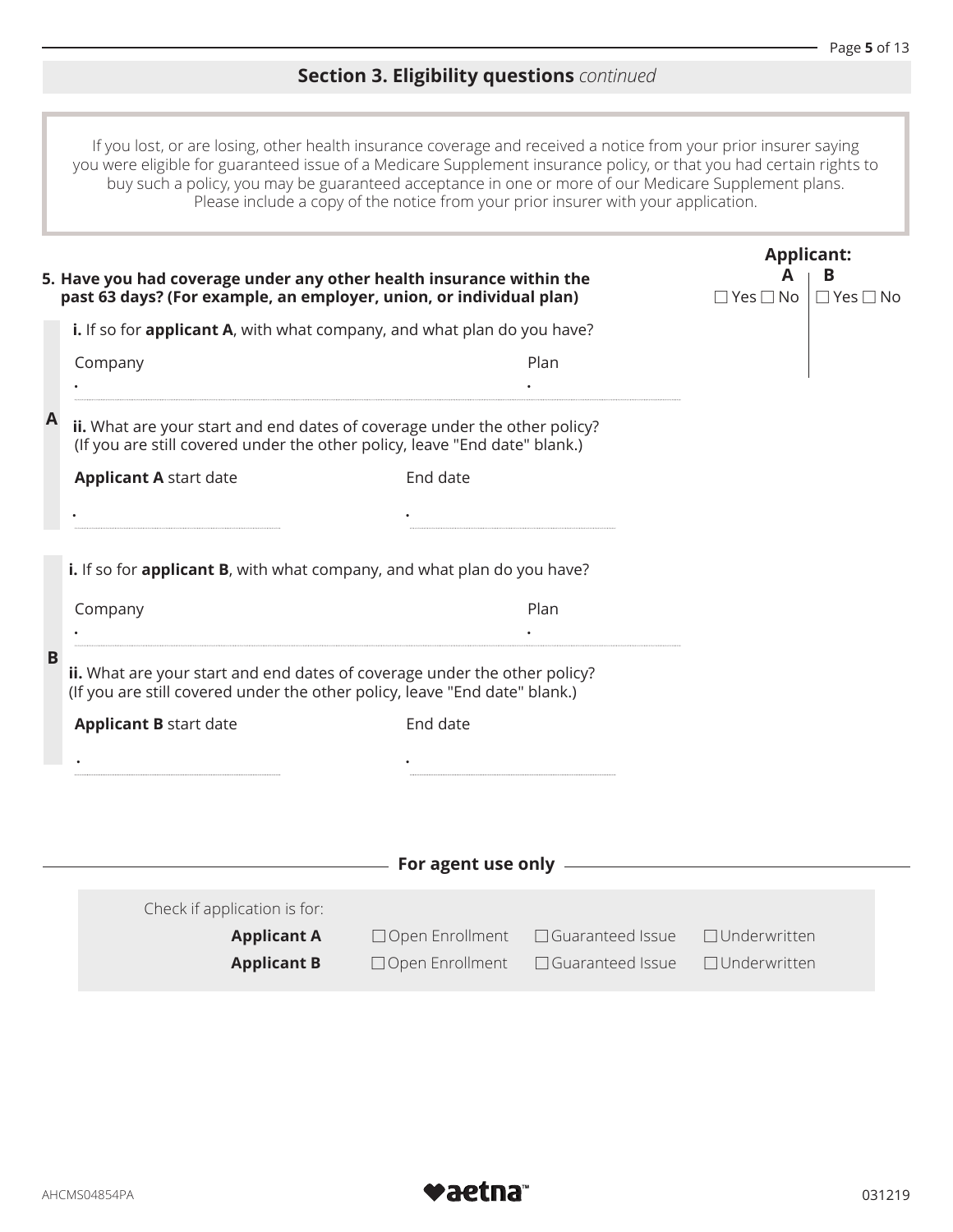## **Section 4. Health questions**

Answer these questions **only if you're applying for underwritten coverage**. Do not answer these questions for an Open Enrollment or Guaranteed Issue application. If any health questions are answered "yes" in section 4, the applicant(s) will not qualify for this insurance with us.

|                                                                                                                                                 | <b>Applicant:</b>                            | в                                            |
|-------------------------------------------------------------------------------------------------------------------------------------------------|----------------------------------------------|----------------------------------------------|
| 1. Are you dependent on a wheelchair or any motorized mobility device?                                                                          | $\Box$ Yes $\Box$ No                         | $\Box$ Yes $\Box$ No                         |
| 2. Do any of the following apply to you?                                                                                                        |                                              |                                              |
| Currently hospitalized, confined to a bed, in a nursing facility or assisted living<br>facility, receiving home health care or physical therapy | $\Box$ Yes $\Box$ No                         | $\Box$ Yes $\Box$ No                         |
| 3. At any time, have you been medically diagnosed, treated, or had surgery<br>for any of the following?                                         |                                              |                                              |
| A. congestive heart failure, unoperated aneurysm, defibrillator                                                                                 | $\Box$ Yes $\Box$ No                         | $\Box$ Yes $\Box$ No                         |
| <b>B.</b> leukemia, lymphoma, multiple myeloma, cirrhosis                                                                                       | $\Box$ Yes $\Box$ No                         | $\Box$ Yes $\Box$ No                         |
| C. Parkinson's Disease, Lou Gehrig's Disease, Alzheimer's Disease, dementia<br>multiple sclerosis, muscular dystrophy, cerebral palsy           | $\Box$ Yes $\Box$ No                         | $\Box$ Yes $\Box$ No                         |
| D. chronic kidney disease, kidney failure, kidney disease requiring dialysis,<br>renal insufficiency, Addison's Disease                         | $\Box$ Yes $\Box$ No                         | $\Box$ Yes $\Box$ No                         |
| E. any condition requiring a bone marrow transplant or stem cell transplant, any<br>condition requiring an organ transplant                     | $\Box$ Yes $\Box$ No                         | $\Box$ Yes $\Box$ No                         |
| F. Acquired Immune Deficiency Syndrome (AIDS), AIDS Related Complex (ARC),<br>tested positive for the Human Immunodeficiency Virus (HIV)        | $\Box$ Yes $\Box$ No                         | $\Box$ Yes $\Box$ No                         |
| 4. Have you been medically diagnosed or treated by a member of the<br>medical profession for diabetes?                                          |                                              |                                              |
| A. that requires use of insulin                                                                                                                 | $\Box$ Yes $\Box$ No                         | $\Box$ Yes $\Box$ No                         |
| <b>B.</b> with complications including retinopathy, neuropathy, peripheral<br>vascular or arterial disease or heart artery blockage             | $\Box$ Yes $\Box$ No                         | $\Box$ Yes $\Box$ No                         |
| <b>C.</b> with history of heart attack or stroke (at any time)                                                                                  | $\Box$ Yes $\Box$ No                         | $\Box$ Yes $\Box$ No                         |
| <b>D.</b> treated with medication that has been changed or adjusted in the past 12<br>months because of uncontrolled blood sugar                | $\Box$ Yes $\Box$ No                         | $\Box$ Yes $\Box$ No                         |
| 5. Within the past 36 months, have you been medically diagnosed, treated,<br>or had surgery for any of the following?                           |                                              |                                              |
| A. alcoholism, drug abuse                                                                                                                       | $\Box$ Yes $\Box$ No                         | $\Box$ Yes $\Box$ No                         |
| <b>B.</b> cardiomyopathy, atrial fibrillation, anemia requiring repeated blood<br>transfusions, any other blood disorder                        | $\Box$ Yes $\Box$ No                         | $\Box$ Yes $\Box$ No                         |
| C. internal cancer, melanoma, Hodgkin's Disease<br>D. hepatitis, disorder of the pancreas                                                       | $\Box$ Yes $\Box$ No<br>$\Box$ Yes $\Box$ No | $\Box$ Yes $\Box$ No<br>$\Box$ Yes $\Box$ No |
|                                                                                                                                                 |                                              |                                              |

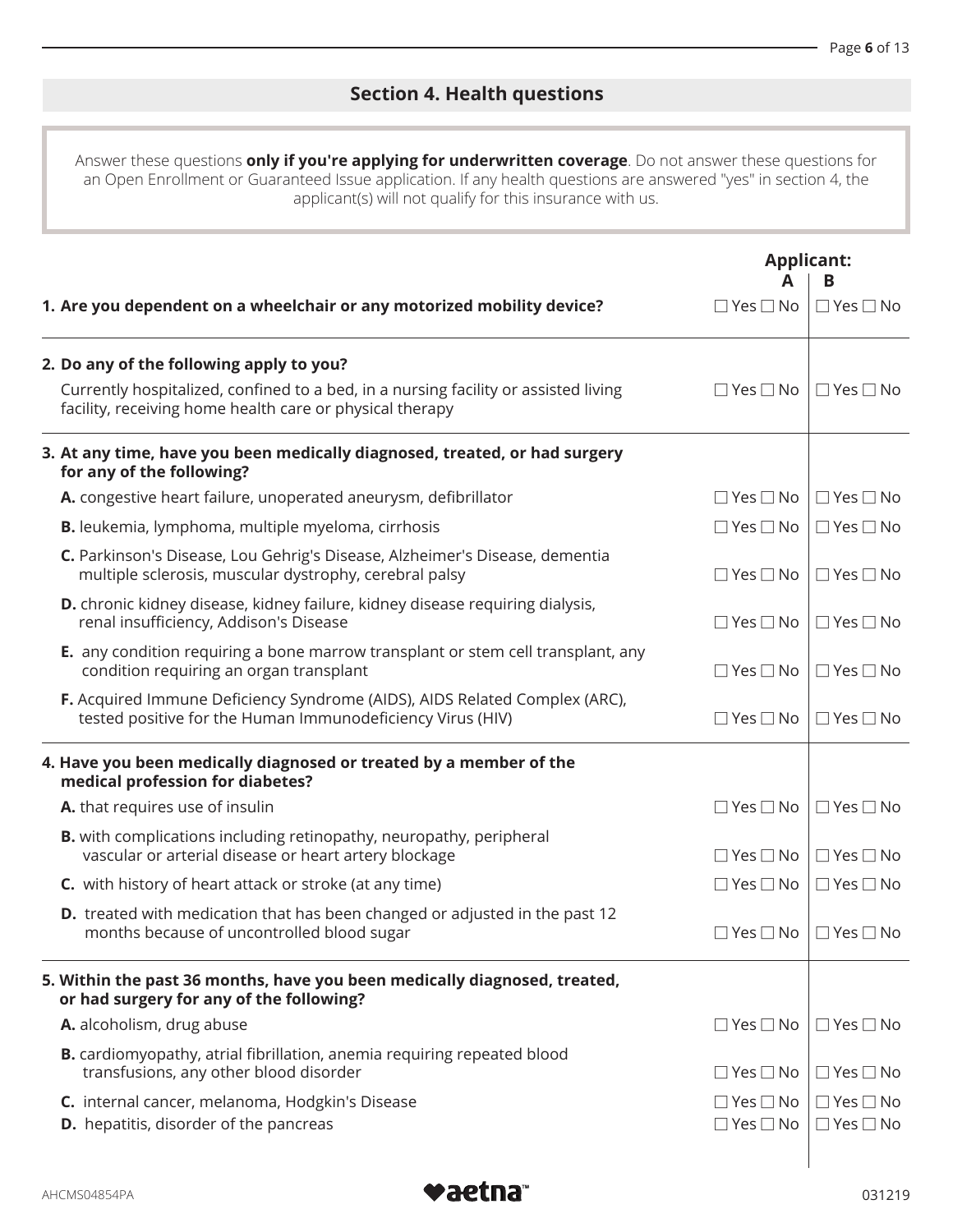## **Section 4. Health questions** *continued*

|                                                                                                      | 6. Within the past 24 months, have you been medically diagnosed, treated,<br>or had surgery for any of the following?                                                                                                      |                                 | <b>Applicant:</b>      | в                    |
|------------------------------------------------------------------------------------------------------|----------------------------------------------------------------------------------------------------------------------------------------------------------------------------------------------------------------------------|---------------------------------|------------------------|----------------------|
|                                                                                                      | A. enlarged heart, transient ischemic attack (TIA), stroke, peripheral vascular<br>or arterial disease, neuropathy, amputation caused by disease                                                                           |                                 | $\Box$ Yes $\Box$ No   | $\Box$ Yes $\Box$ No |
|                                                                                                      | B. myasthenia gravis, systemic lupus or connective tissue disorder                                                                                                                                                         |                                 | $\Box$ Yes $\Box$ No   | $\Box$ Yes $\Box$ No |
|                                                                                                      | C. osteoporosis with fractures, Paget's Disease, arthritis that restricts mobility<br>or the activities of daily living                                                                                                    |                                 | $\Box$ Yes $\Box$ No   | $\Box$ Yes $\Box$ No |
|                                                                                                      | <b>D.</b> any lung or respiratory disorder requiring the use of a nebulizer or oxygen,<br>or 3 or more medications for lung or respiratory disorder                                                                        |                                 | $\Box$ Yes $\Box$ No   | $\Box$ Yes $\Box$ No |
|                                                                                                      | <b>E.</b> any lung or respiratory disorder and currently use tobacco products                                                                                                                                              |                                 | $\Box$ Yes $\Box$ No   | $\Box$ Yes $\Box$ No |
|                                                                                                      | 7. Within the past 12 months, have you been advised by a medical professional<br>to have treatment, further evaluation, diagnostic testing, or surgery that<br>has not been performed or do you have pending test results? |                                 | $\Box$ Yes $\Box$ No   | $\Box$ Yes $\Box$ No |
|                                                                                                      | 8. Within the past 12 months, have you been medically diagnosed or, treated,<br>or had surgery for a heart attack, artery blockage, or heart valve disorder?                                                               |                                 | $\Box$ Yes $\Box$ No   | $\Box$ Yes $\Box$ No |
|                                                                                                      | 9. Within the past 12 months, have you been medically diagnosed with wet<br>macular degeneration and have taken or are currently receiving injections?                                                                     |                                 | $\Box$ Yes $\Box$ No   | $\Box$ Yes $\Box$ No |
|                                                                                                      | 10. Within the past 12 months, do any of the following apply to you?                                                                                                                                                       |                                 |                        |                      |
|                                                                                                      | A. had a pacemaker implanted                                                                                                                                                                                               |                                 | $\Box$ Yes $\Box$ No   | $\Box$ Yes $\Box$ No |
| <b>B.</b> had a PSA blood test greater than 4.5, under age 70, with no history of<br>prostate cancer |                                                                                                                                                                                                                            |                                 |                        | $\Box$ Yes $\Box$ No |
|                                                                                                      | C. had a PSA blood test greater than 6.5, age 70 or older, with no history of<br>prostate cancer                                                                                                                           |                                 | $\Box$ Yes $\Box$ No   | $\Box$ Yes $\Box$ No |
|                                                                                                      | <b>D.</b> had a seizure                                                                                                                                                                                                    |                                 | $\Box$ Yes $\Box$ No   | $\Box$ Yes $\Box$ No |
|                                                                                                      | 11. Was your last blood pressure reading higher than 175 systolic or higher<br>than 100 diastolic?                                                                                                                         |                                 | $\Box$ Yes $\Box$ No   | $\Box$ Yes $\Box$ No |
|                                                                                                      | Systolic is the upper number and diastolic is the<br>bottom number of a blood pressure reading.                                                                                                                            |                                 |                        |                      |
|                                                                                                      | 12. Have you used any form of tobacco in the past 12 months?<br>(Including vaping and e-cigarettes)                                                                                                                        |                                 | $\Box$ Yes $\Box$ No   | $\Box$ Yes $\Box$ No |
|                                                                                                      | Answering "yes" to question 12 will not disqualify you for this insurance.                                                                                                                                                 |                                 |                        |                      |
|                                                                                                      | 13. Applicant A                                                                                                                                                                                                            | <b>Applicant B</b>              |                        |                      |
|                                                                                                      | Height (feet and inches)<br><b>Weight</b> (pounds)                                                                                                                                                                         | <b>Height</b> (feet and inches) | <b>Weight</b> (pounds) |                      |
|                                                                                                      |                                                                                                                                                                                                                            |                                 |                        |                      |

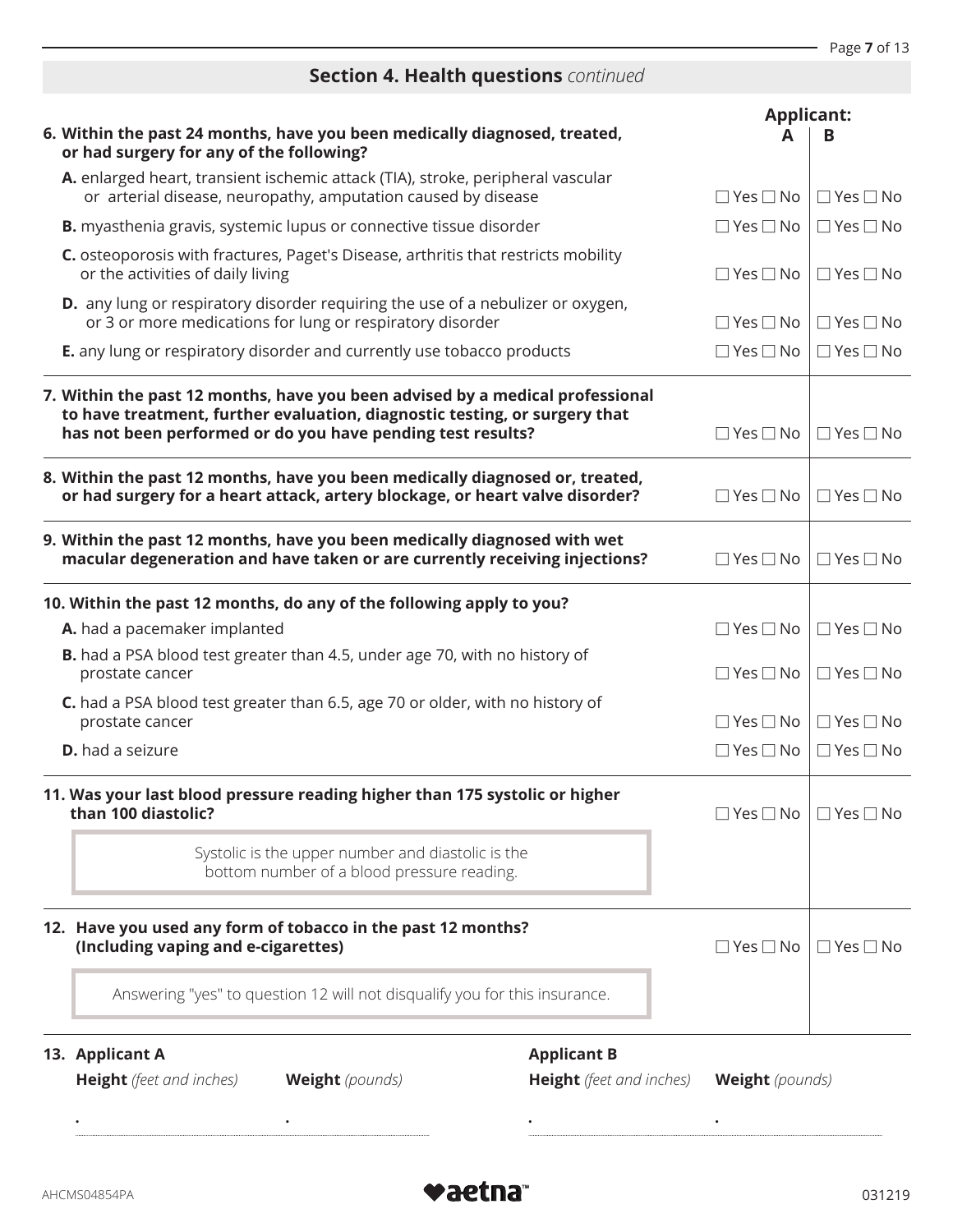## **Section 5. Health history - applicant A**

If this is an **Open Enrollment** or **Guaranteed Issue** application, **do not answer questions in this section**.

#### **Applicant A**

**Within the past 24 months if you have been medically diagnosed, treated, or had surgery for any brain, mental or nervous disorder, provide reason and diagnosis:** 

**Within the past five years if you have been hospitalized, treated at an outpatient facility, or emergency room, provide reason and diagnosis:** 

**List the name of any medications you are taking and the reason why, if known.** 

Use an additional sheet of paper if needed for explanation.

### **Section 5. Health history - applicant B**

#### **Applicant B**

**Within the past 24 months if you have been medically diagnosed, treated, or had surgery for any brain, mental or nervous disorder, provide reason and diagnosis:** 

provide reason and diagnosis: **Within the past five years if you have been hospitalized, treated at an outpatient facility, or emergency room,**

List the name of any medications you are taking and the reason why, if known.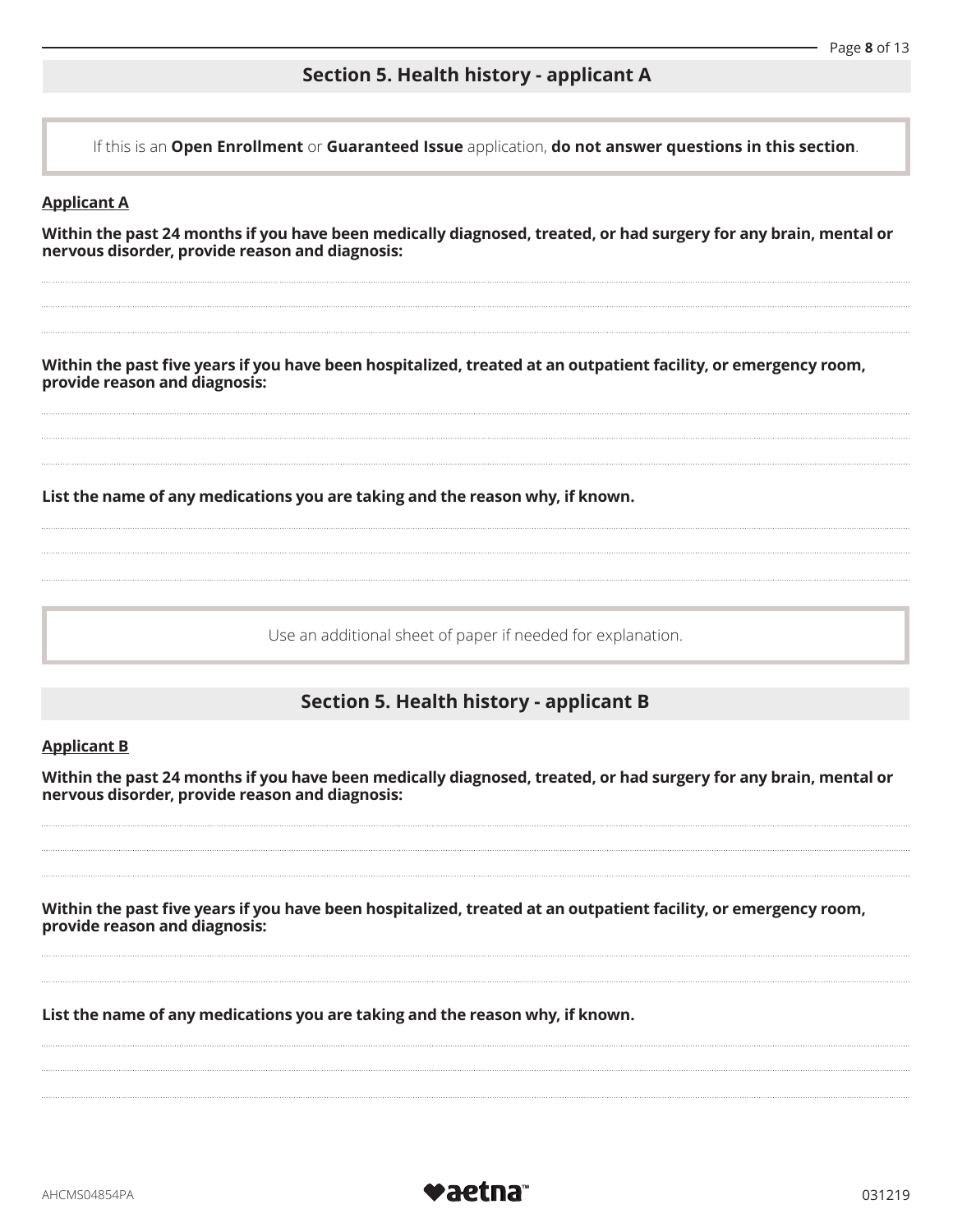## **Section 6. Physician information - applicant A**

| If this is an Open Enrollment or Guaranteed Issue application, do not answer questions in this section. |                      |  |
|---------------------------------------------------------------------------------------------------------|----------------------|--|
| <b>Applicant A primary physician</b>                                                                    | Phone                |  |
| <b>Physician's office name</b>                                                                          |                      |  |
| <b>City</b>                                                                                             | State                |  |
| Specialist seen in the past 24 months                                                                   | <b>Specialty</b>     |  |
| <b>Reason for seeing (diagnosis)</b>                                                                    |                      |  |
| Specialist seen in the past 24 months                                                                   | <b>Specialty</b>     |  |
| <b>Reason for seeing (diagnosis)</b>                                                                    |                      |  |
| Specialist seen in the past 24 months                                                                   | <b>Specialty</b>     |  |
| <b>Reason for seeing (diagnosis)</b>                                                                    |                      |  |
| Have you seen any additional physicians other than those listed<br>above in the past 24 months?         | $\Box$ Yes $\Box$ No |  |
| <b>Section 6. Physician information - applicant B</b>                                                   |                      |  |
| <b>Applicant B primary physician</b>                                                                    | Phone                |  |
| <b>Physician's office name</b>                                                                          |                      |  |
| City                                                                                                    | <b>State</b>         |  |
| Specialist seen in the past 24 months                                                                   | <b>Specialty</b>     |  |
| <b>Reason for seeing (diagnosis)</b>                                                                    |                      |  |
| Specialist seen in the past 24 months                                                                   | <b>Specialty</b>     |  |
| <b>Reason for seeing (diagnosis)</b>                                                                    |                      |  |
| Specialist seen in the past 24 months                                                                   | <b>Specialty</b>     |  |
| <b>Reason for seeing (diagnosis)</b>                                                                    |                      |  |
| Have you seen any additional physicians other than those listed<br>above in the past 24 months?         | ∃ Yes □ No           |  |

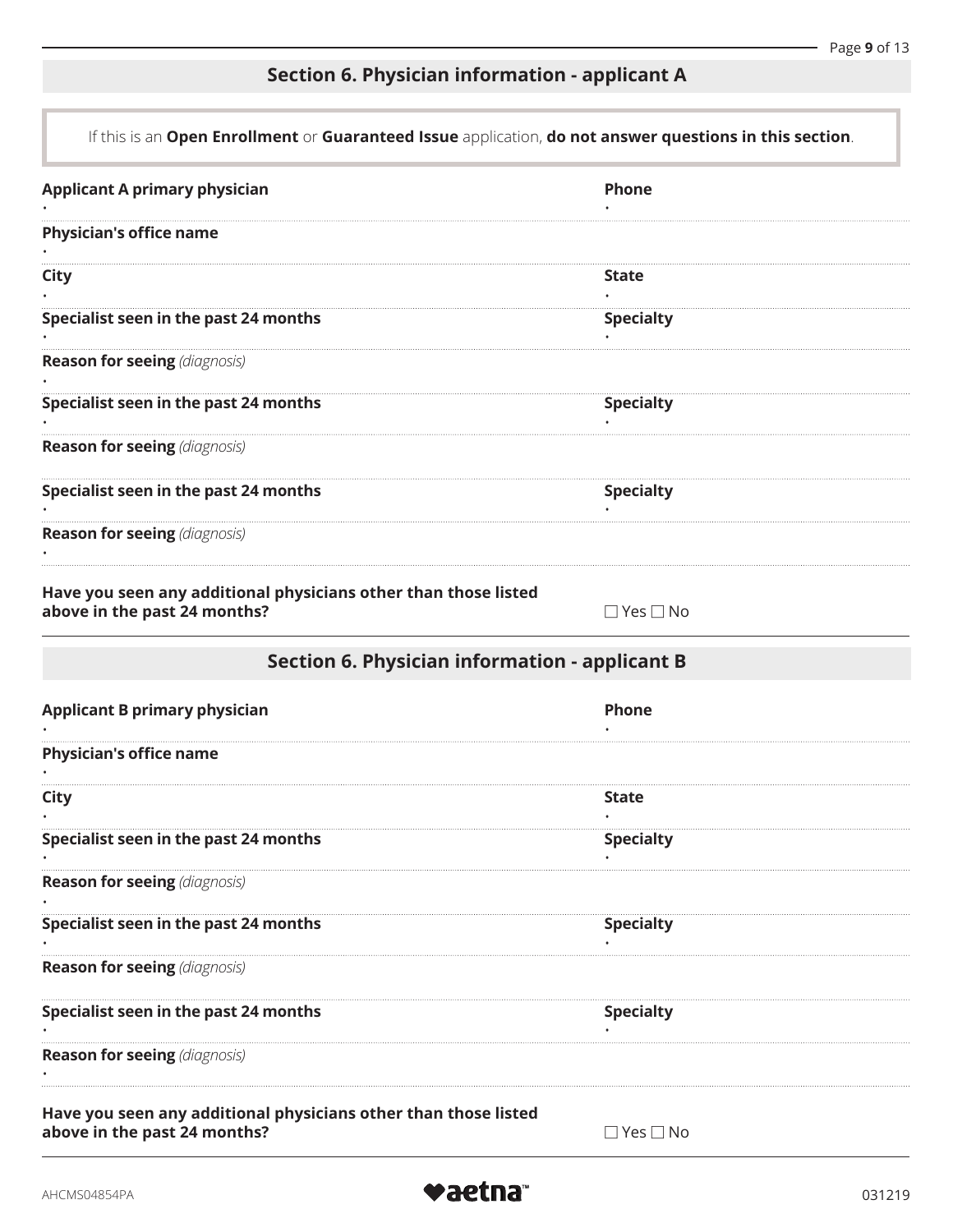## **Section 7. Important statements**

- **1.** You do not need more than one Medicare Supplement policy.
- **2.** If you purchase this policy, you may want to evaluate your existing health coverage and decide if you need multiple coverages.
- **3.** You may be eligible for benefits under Medicaid and may not need a Medicare Supplement policy.
- **4.** If, after purchasing this policy, you become eligible for Medicaid, the benefits and premiums under your Medicare Supplement policy can be suspended, if requested, during your entitlement to benefits under Medicaid for 24 months. You must request this suspension within 90 days of becoming eligible for Medicaid. If you are no longer entitled to Medicaid, your suspended Medicare Supplement policy (or, if that is no longer available, a substantially equivalent policy) will be reinstituted if requested within 90 days of losing Medicaid eligibility. If the Medicare Supplement policy provided coverage for outpatient prescription drugs and you enrolled in Medicare Part D while your policy was suspended, the reinstituted policy will not have outpatient prescription drug coverage, but will otherwise be substantially equivalent to your coverage before the date of the suspension.
- **5.** If you are eligible for, and have enrolled in a Medicare Supplement policy by reason of disability and you later become covered by an employer or union-based group health plan, the benefits and premiums under your Medicare Supplement policy can be suspended, if requested, while you are covered under the employer or union-based group health plan. If you suspend your Medicare Supplement policy under these circumstances, and later lose your employer or union-based group health plan, your suspended Medicare Supplement policy (or, if that is no longer available, a substantially equivalent policy) will be reinstituted if requested within 90 days of losing your employer or union-based group health plan. If the Medicare Supplement policy provided coverage for outpatient prescription drugs and you enrolled in Medicare Part D while your policy was suspended, the reinstituted policy will not have outpatient prescription drug coverage, but will otherwise be substantially equivalent to your coverage before the date of suspension.
- **6.** Counseling services may be available in your state to provide advice concerning your purchase of Medicare Supplement insurance and concerning medical assistance through the state Medicaid program, including benefits as a Qualified Medicare Beneficiary (QMB) and a Specified Low-Income Medicare Beneficiary (SLMB).

### **Section 8. Producer compensation**

When you purchase insurance from us, we pay compensation to the licensed agent. Intermediaries through whom the licensed agent works may also receive compensation.

The agent or intermediary represents us by simply taking your insurance application, collecting your initial premiums and delivering your policy.

Agent compensation may vary depending on the type of insurance plan you purchase or the specific options included with your policy. The agent can receive compensation by:

- Commissions when a policy is purchased or renewed
- Fees for marketing and administrative services
- Educational opportunities

Some agents and/or their intermediaries may also receive discounts on their own policy premiums and bonuses. We may also offer incentive trips or prizes associated with sales contests based on sales criteria. Types of sales criteria include overall sales volume of an agent or intermediary with our companies or percentage of completed sales.

Intermediaries may also pay compensation directly to the licensed agent. If the licensed insurance agent can sell insurance policies from other insurance carriers, those carriers may pay compensation that differs from ours.

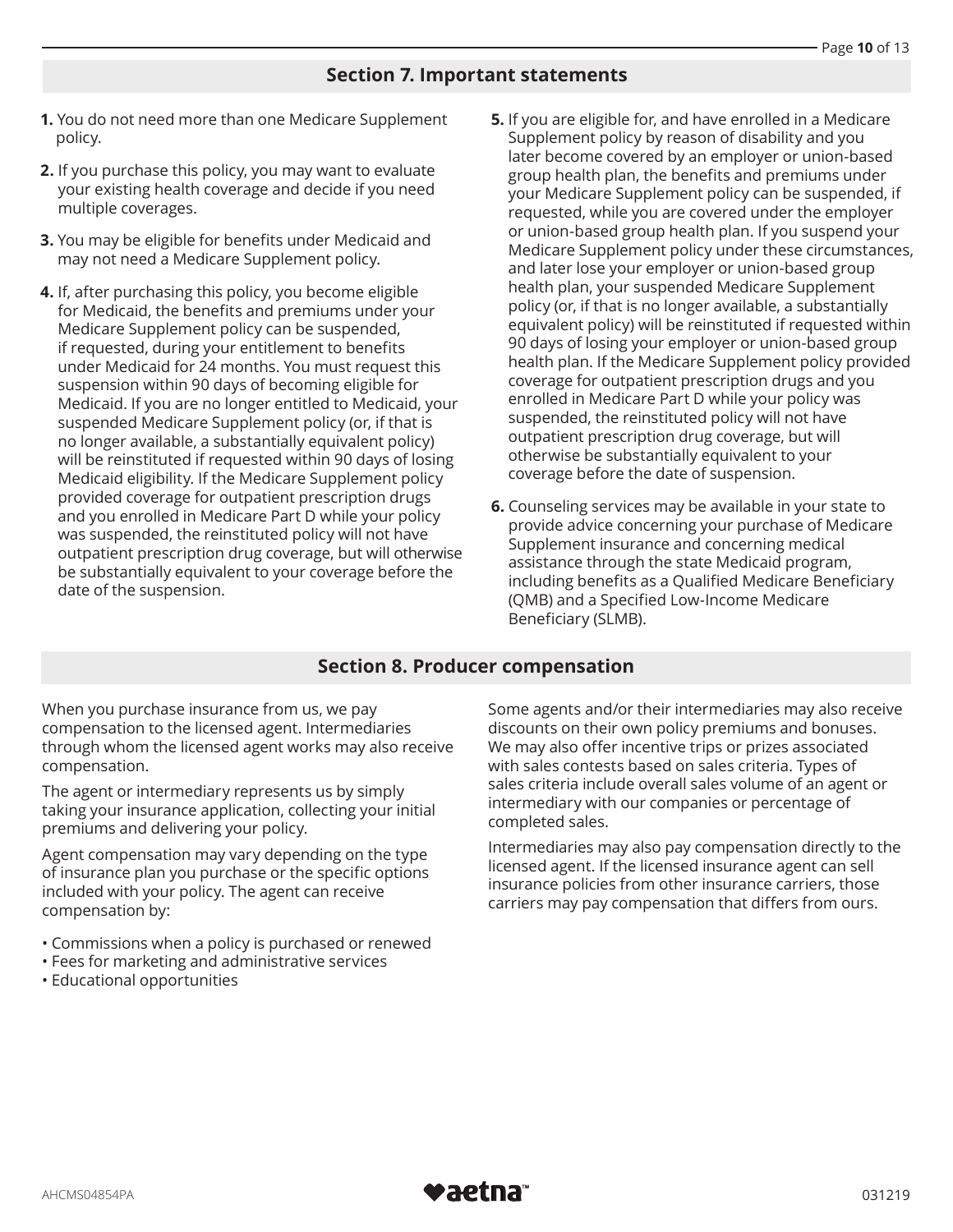## **Section 9. Applicant(s) agreement**

This agreement is to acknowledge that I am applying for an insurance policy from Aetna Health Insurance Company that will be issued based on my answers to the questions on this application. I have read, or had read to me, and understand all statements and answers and acknowledge that to the best of my knowledge and belief, they are all accurate, complete and correctly documented. I understand that I will receive a copy of the signed application. I acknowledge that I have received an outline of coverage for the policy that I applied for, along with a copy of Choosing a Medigap Policy: A Guide to Health Insurance for People with Medicare.

I acknowledge and agree that if there is more than one applicant on this application, all information provided may be reviewed or shared with the other applicant. I understand that upon acceptance of the completed application, each applicant will receive a separate policy with a copy of this application attached.

I understand and agree that this application and any policy issued will be the entire contract of insurance. The Company will not be bound by any statements, promises, or information made or given by any agent or other person at any time unless it is in writing, submitted to the Company's home office, and made a part of the contract of insurance. An Officer of the Company is the only one who can make, modify or discharge contracts or waive any of the Company's rights or requirements; and any modifications must be documented in writing.

I also understand that I do not have coverage until this application is approved, the first premium is paid, there has been no change in my health as stated in the application, and a policy has been issued by the Company.

I understand and agree that, if I choose to pay my premium by electronic funds transfer (EFT) from my checking or savings account, I am accepting the terms and conditions of the EFT authorization attached to this application.

#### **I understand that if any answers on this application are incorrect, incomplete or untrue, Aetna Health Insurance Company has the right to adjust my premium, or cancel this policy.**

| <b>Applicant A signature</b><br>X | <b>Date signed</b> |
|-----------------------------------|--------------------|
| <b>Applicant B signature</b>      | <b>Date signed</b> |
| X                                 |                    |

Any person who, knowingly and with intent to defraud any insurance company or other person, files an application for insurance or statement of claim containing any materially false information or conceals for the purpose of misleading, information concerning any fact material thereto commits a fraudulent insurance act, which is a crime and subjects such person to criminal and civil penalties.

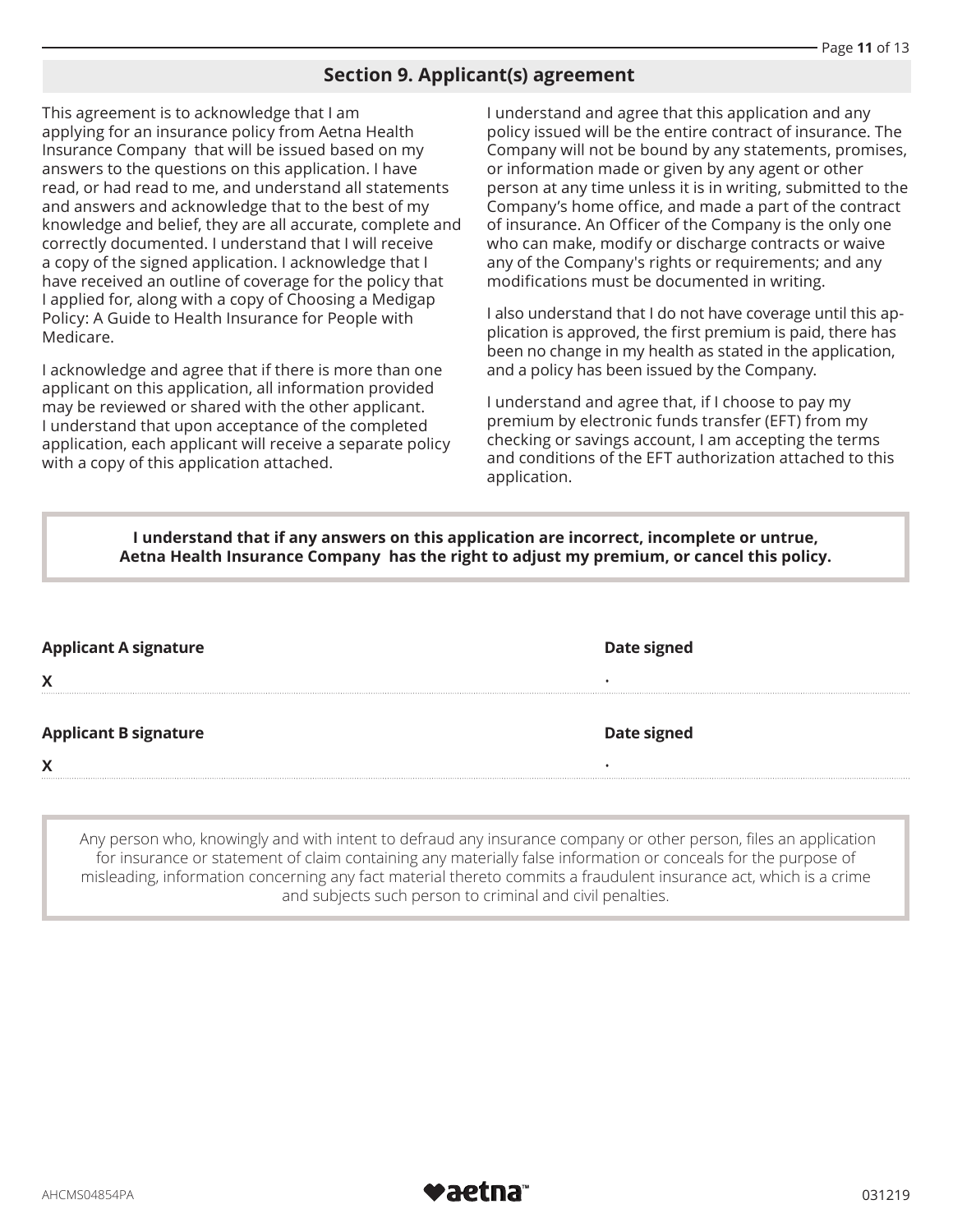## **Section 10. Account information - applicant A**

| Complete this section <b>if you are requesting electronic funds transfer</b> (EFT) for premium payment. |
|---------------------------------------------------------------------------------------------------------|
| Include a voided check with the application.                                                            |

| <b>Applicant A name</b>                                                                                                    |                                                                                                                | <b>Account owner name</b> (if different than proposed insured's)                                                            |                                                                                                                                                   |
|----------------------------------------------------------------------------------------------------------------------------|----------------------------------------------------------------------------------------------------------------|-----------------------------------------------------------------------------------------------------------------------------|---------------------------------------------------------------------------------------------------------------------------------------------------|
| Account owner relationship to proposed insured                                                                             |                                                                                                                |                                                                                                                             |                                                                                                                                                   |
| □ Business owned by proposed insured                                                                                       | $\Box$ Living trust                                                                                            |                                                                                                                             | $\Box$ Employer                                                                                                                                   |
| □ Power of Attorney                                                                                                        | □ Conservator/guardian                                                                                         |                                                                                                                             | $\Box$ Family member; please specify:                                                                                                             |
| <b>Financial institution name</b>                                                                                          |                                                                                                                | <b>Account type</b>                                                                                                         |                                                                                                                                                   |
|                                                                                                                            |                                                                                                                | $\Box$ Checking                                                                                                             | $\Box$ Savings                                                                                                                                    |
| <b>Routing number</b>                                                                                                      | <b>Account number</b>                                                                                          |                                                                                                                             |                                                                                                                                                   |
|                                                                                                                            |                                                                                                                |                                                                                                                             | <b>Section 10. Account information - applicant B</b>                                                                                              |
| <b>Applicant B name</b><br><b>Account owner name</b> (if different than proposed insured's)                                |                                                                                                                |                                                                                                                             |                                                                                                                                                   |
| Account owner relationship to proposed insured                                                                             |                                                                                                                |                                                                                                                             |                                                                                                                                                   |
| □ Business owned by proposed insured                                                                                       | $\Box$ Living trust                                                                                            |                                                                                                                             | $\Box$ Employer                                                                                                                                   |
| □ Power of Attorney                                                                                                        | $\Box$ Conservator/guardian                                                                                    |                                                                                                                             | $\Box$ Family member; please specify:                                                                                                             |
| <b>Financial institution name</b>                                                                                          |                                                                                                                | <b>Account type</b>                                                                                                         |                                                                                                                                                   |
|                                                                                                                            |                                                                                                                | $\Box$ Checking                                                                                                             | $\Box$ Savings                                                                                                                                    |
| <b>Routing number</b>                                                                                                      | <b>Account number</b>                                                                                          |                                                                                                                             |                                                                                                                                                   |
|                                                                                                                            |                                                                                                                |                                                                                                                             | Section 11. Electronic funds transfer (EFT) authorization                                                                                         |
|                                                                                                                            | I understand and accept these terms and conditions:<br>. Information as to each EFT charge will be provided by |                                                                                                                             |                                                                                                                                                   |
| . We are authorized to withdraw funds periodically from<br>your account to pay insurance premiums for the insured.         |                                                                                                                |                                                                                                                             | entry on your account statement or by any other means<br>provided by your financial institution. You will not receive<br>premium notices from us. |
| If your financial institution does not honor an EFT<br>request, we will NOT consider your premium paid.                    |                                                                                                                | . If you want to cancel or change this authorization, you<br>must contact us at least three business days before a          |                                                                                                                                                   |
| If your financial institution does not honor an EFT<br>request, we may make a second attempt within five<br>business days. |                                                                                                                | scheduled withdrawal.<br>. Any refund of unearned premium will be made to the<br>policy owner or the policy owner's estate. |                                                                                                                                                   |
|                                                                                                                            |                                                                                                                |                                                                                                                             |                                                                                                                                                   |

| • We have the right to end EFT payments at any time and   |
|-----------------------------------------------------------|
| bill you directly either quarterly or less frequently for |
| premiums due.                                             |

**Signature only required if** the account owner is different than the proposed insured.

| Account owner signature - applicant A        | Date signed |  |
|----------------------------------------------|-------------|--|
|                                              |             |  |
| <b>Account owner signature - applicant B</b> | Date signed |  |

 $\pmb{\mathsf{X}}$  $\mathsf{X}$   $\mathsf{Y}$   $\mathsf{Y}$   $\mathsf{Y}$   $\mathsf{Y}$   $\mathsf{Y}$   $\mathsf{Y}$   $\mathsf{Y}$   $\mathsf{Y}$   $\mathsf{Y}$   $\mathsf{Y}$   $\mathsf{Y}$   $\mathsf{Y}$   $\mathsf{Y}$   $\mathsf{Y}$   $\mathsf{Y}$   $\mathsf{Y}$   $\mathsf{Y}$   $\mathsf{Y}$   $\mathsf{Y}$   $\mathsf{Y}$   $\mathsf{Y}$   $\mathsf{Y}$   $\mathsf{Y}$   $\math$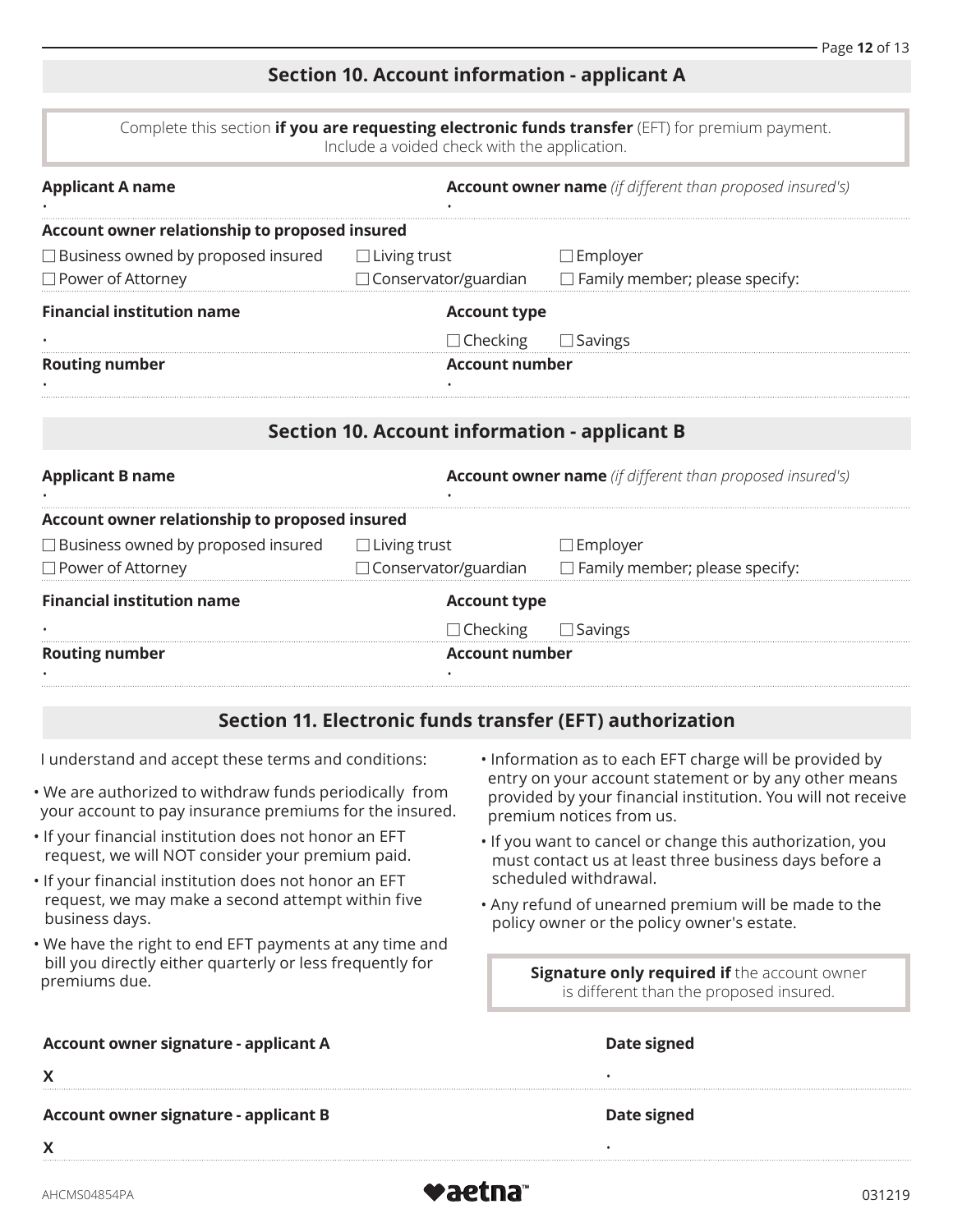## **Section 12. Agent information**

Please list any other medical or health insurance policies sold to **applicant A.** 

#### **1) List policies sold which are still in force**

#### **2) List policies sold in the past 5 years which are no longer in force**

Please list any other medical or health insurance policies sold to **applicant B.**

#### **1) List policies sold which are still in force**

#### **2) List policies sold in the past 5 years which are no longer in force**

I certify that:

•

•

•

•

- 1. I have truly and accurately recorded the information supplied by the applicant(s).
- 2. The application was provided to the applicant(s) to review and the applicant(s) has been advised that any false statement or misrepresentation in the application may result in an adjustment of premium, reduction of benefits or rescission of the policy(ies).
- applied for and A Guide to Health Insurance for People with Medicare to applicant(s) prior to completing the application.

| 1. I have truly and accurately recorded the information<br>supplied by the applicant(s).                                                                                                                                                                                         | 3. I have provided an outline of coverage for the policy (ies)<br>applied for and A Guide to Health Insurance for People<br>with Medicare to applicant(s) prior to completing the<br>application. |  |
|----------------------------------------------------------------------------------------------------------------------------------------------------------------------------------------------------------------------------------------------------------------------------------|---------------------------------------------------------------------------------------------------------------------------------------------------------------------------------------------------|--|
| 2. The application was provided to the applicant(s) to<br>review and the applicant(s) has been advised that any<br>false statement or misrepresentation in the application<br>may result in an adjustment of premium, reduction of<br>benefits or rescission of the policy(ies). |                                                                                                                                                                                                   |  |
|                                                                                                                                                                                                                                                                                  | All information must be completed. The writing<br>number reflects where commissions will be paid.                                                                                                 |  |
| <b>Agent name</b> ( <i>printed</i> )                                                                                                                                                                                                                                             | <b>Agent signature</b>                                                                                                                                                                            |  |
|                                                                                                                                                                                                                                                                                  |                                                                                                                                                                                                   |  |
| <b>Writing number</b> (agent or company)                                                                                                                                                                                                                                         | <b>State license ID number</b> (for FL only)                                                                                                                                                      |  |
|                                                                                                                                                                                                                                                                                  |                                                                                                                                                                                                   |  |
| <b>Phone</b>                                                                                                                                                                                                                                                                     | Email                                                                                                                                                                                             |  |
|                                                                                                                                                                                                                                                                                  |                                                                                                                                                                                                   |  |

#### **Section 13. Agent request to split commissions**

If this application results in an issued policy through Aetna Health Insurance Company (AHIC), the agents listed below have agreed to split the commissions earned on the policy.

- Both agents must be properly licensed and appointed with AHIC in the policy's state of issue.
- Split commissions are calculated as a percentage of commissionable premium and will apply while the policy remains in force.
- The percentage of the premium split can be for any amount but must be stated in whole numbers and total 100%. (For example, the percentage for the premium split can be from 1% to 99% but cannot be 0% or 100%.)
- Calculation of each agent's commissions are based on their respective AHIC commission schedule.

| <b>Writing agent name</b> (printed) |                       | Percentage |            |  |
|-------------------------------------|-----------------------|------------|------------|--|
| $\bullet$                           |                       |            |            |  |
| <b>Writing agent signature</b>      |                       |            |            |  |
| X                                   |                       |            |            |  |
| <b>Secondary agent</b>              | <b>Writing number</b> |            | Percentage |  |
|                                     |                       |            |            |  |
|                                     |                       |            |            |  |
|                                     |                       |            |            |  |

This section must be completed with this application in order to split commissions. By signing this form, the writing agent agrees to split his/her commission with the secondary agent as indicated above.